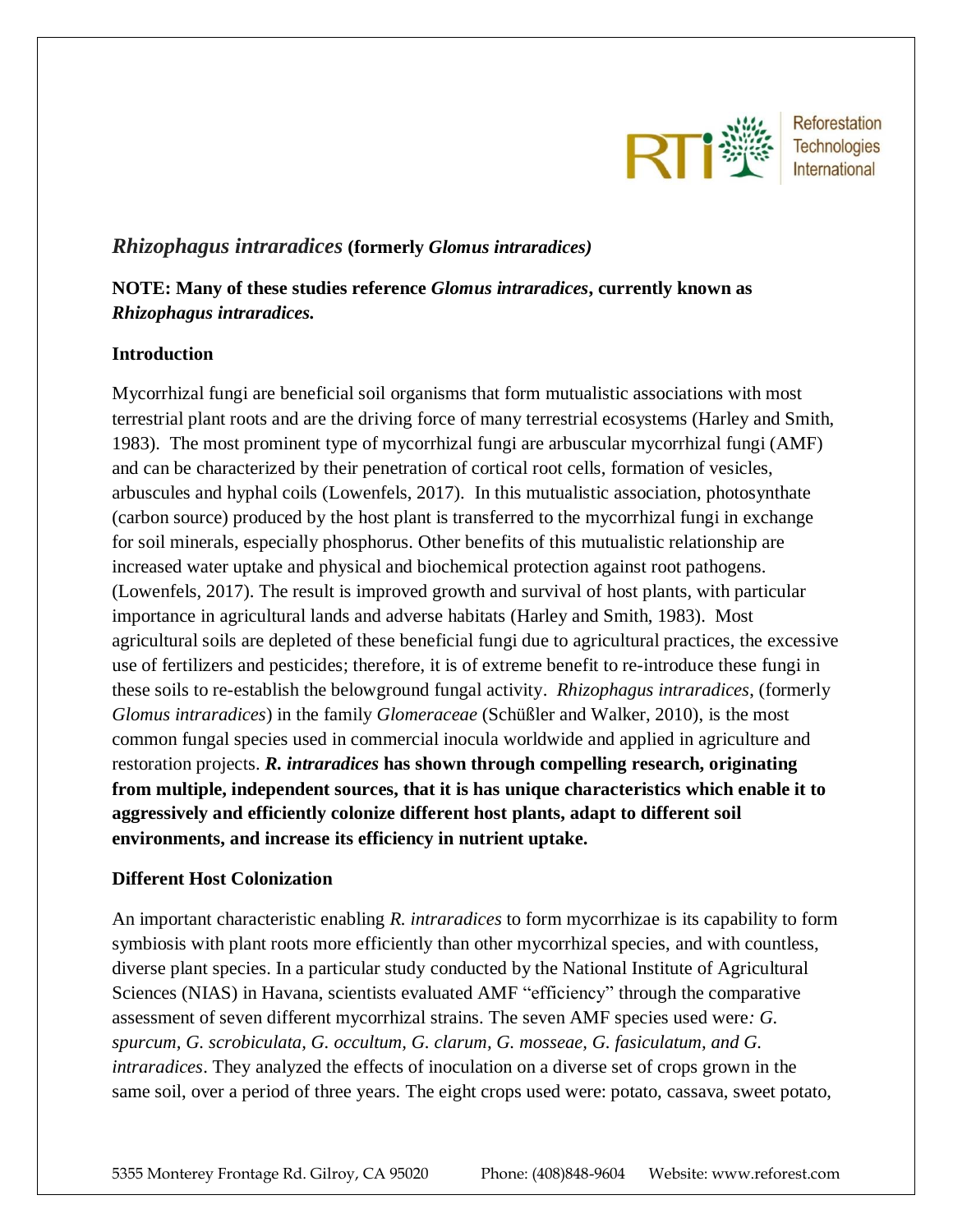malanga, pepper, cucumber, tomato, and banana. Data was analyzed with particular emphasis in: percentage of root colonization, yield of crop colonized (plant response to colonization), and the plant's shoot weight and height. Based on significant and consistent data, the study concluded that regardless of the plant species, the same mycorrhizal strains had the best, consecutive performance in all evaluated crops, for all evaluated variables; particularly identifying *R. intraradices* as the most efficient species able to colonize all crops tested and producing the highest yields for all eight crops tested (Rivera and Fernandez, 2003). These studies confirm that not only is this particular species highly effective, it is also highly adaptive.

#### **Soil Interactions**

Soil conditions are able to influence productivity of AMF and are often dependent on pH levels. Tolerance and ability of plants to grow in acidic soils may be associated with AMF root colonization and its adaptability to low pH conditions (Koslowsky and Boerner, 1989). Soil type, associated with fertility, affects the behavior of different AMF strains (Rivera and Fernandez, 2003). A subsequent study published by NIAS in 2000, focused on 15 different types of AMF strains during three consecutive seasons, in three different soil types based on fertility (high, medium and low fertility). Rates of colonization were assessed using a single type of plant species: coffee seedlings. The study showed different AMF species performed better depending on the soil type they were inhabiting. Additionally, the mycorrhizae behavior, related to soil fertility conditions, singled out three AMF species *(G. manihotis, G. fasciculatum and G intraradices*) to successfully colonize plant roots in these three soil types, distinguishing them as highly infective. Among these prevalent species was *R. intraradices,* confirming its high adaptability in varying soil types (Sanchez et al., 2000).

#### **Nutrient Uptake**

AMF colonize plant roots and often enhance host plant growth and mineral nutrient acquisition, particularly for plants grown under infertile, mineral stressed and disturbed soil conditions (Abbott and Robson, 1991). *R. intraradices* has additional characteristics that increase its efficiency in nutrient uptake**.** *R. intraradices* has been shown to increase phosphorus uptake in multiple plants as well as improve soil aggregation due to hyphae network and glomalin secretion, as is characteristic of the *Glomales* family (Jansa et al. 2003, Morell et al. 2010). In this particular study conducted by the Swiss Federal Institute of Technology, the effect of an AMF, *G. intraradices*, was tested on the uptake of phosphorus (P) and zinc (Zn) by maize in specific types of experimental containers. These containers were compartmentalized to separate colonized AMF roots from AMF hyphae, see Figure 1. The results showed significantly improved uptake of both P and Zn by the maize plants inoculated by AMF than the nonmycorrhizal plants. The uptake of both P and Zn was significantly correlated with the mycelium length density. It was deduced that the exploration of soil zones not accessible to the roots can be assessed by a large mycelium network that can adapt to the spatial localization of nutrients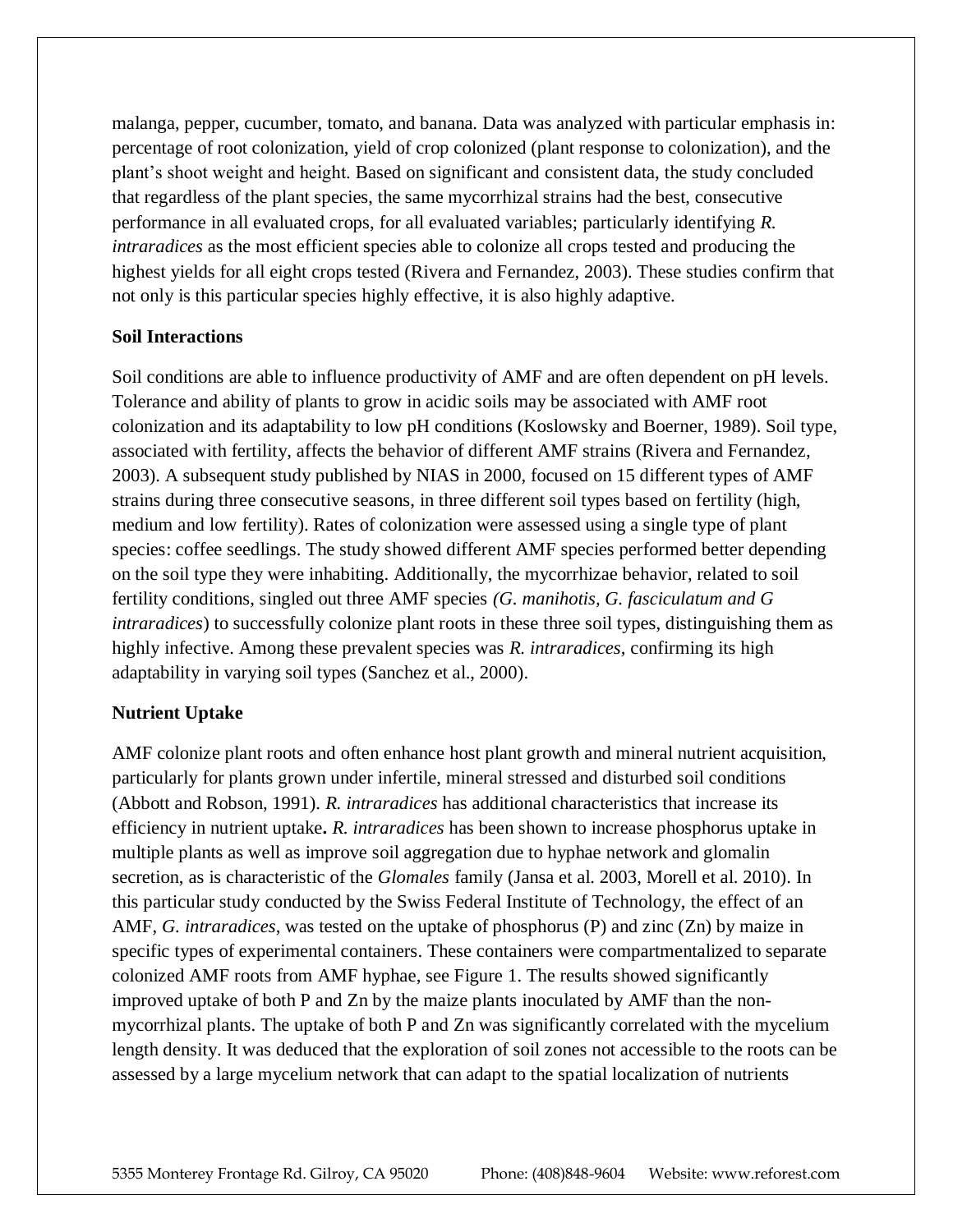explaining the high efficiency of this *G. intraradices* isolate to supply maize plants with P and Zn (Jansa et al. 2003).

In a similar study conducted by UC Davis, the distribution of nutrients in patchy soils with colonized AMF roots was observed to analyze their ability to uptake P in these adverse soil conditions. The relationship between *Linum usitatissimum* (flax seeds) and three AMF (*G. intraradices*, *G. mosseae* and *Gigaspora margarita*) was analyzed in pots with two side-arm compartments allowing for directional growth to separate lateral hyphae from roots extending downward, see Figure 2. Soil in one side-arm was either unamended or enriched with P; simultaneous labelling of this soil with a P isotope revealed that *G. intraradices* responded to P enrichment both in terms of hyphal proliferation and P uptake, whereas the other AMF did not. *R. intraradices* was found to be the only AMF that was able to control nutrient uptake amounts by individual hyphae depending on differing phosphorus levels in the surrounding soil. (Cavagnaro et al., 2005). It also revealed this characteristic may have important ecological consequences; for example, a plant colonized by an AMF, such as *R. intraradices,* might have a competitive advantage in a patchy environment over plants colonized by other AMF species (Cavagnaro et al., 2005).



**Figure 1**. Starpot container design consisting of 3 compartments: (A)Root compartment where plant is grown, (B) a hyphal buffer compartment and (C) a hyphal labelled compartment where the radioactive tracers were added.



**Figure 2**. Schematic diagram of cross‐pot with two side-arms.  $RC1+2+3 = root$ compartment; HC1 and HC2 = hyphal compartments; soil treatments: P0, P1, P2.

Through experimentation, accumulated data and research, Reforestation Technologies International (RTI) has confirmed the effectiveness of the *R. intraradices* strain. Numerous trials have been conducted on-site at RTI, with variable crops, in both indoor and outdoor settings. RTI has concluded *R. intraradices* **is a particularly infective and aggressive species that is highly adaptive and makes it one of the most efficient AMF species in biotechnology.** 

.